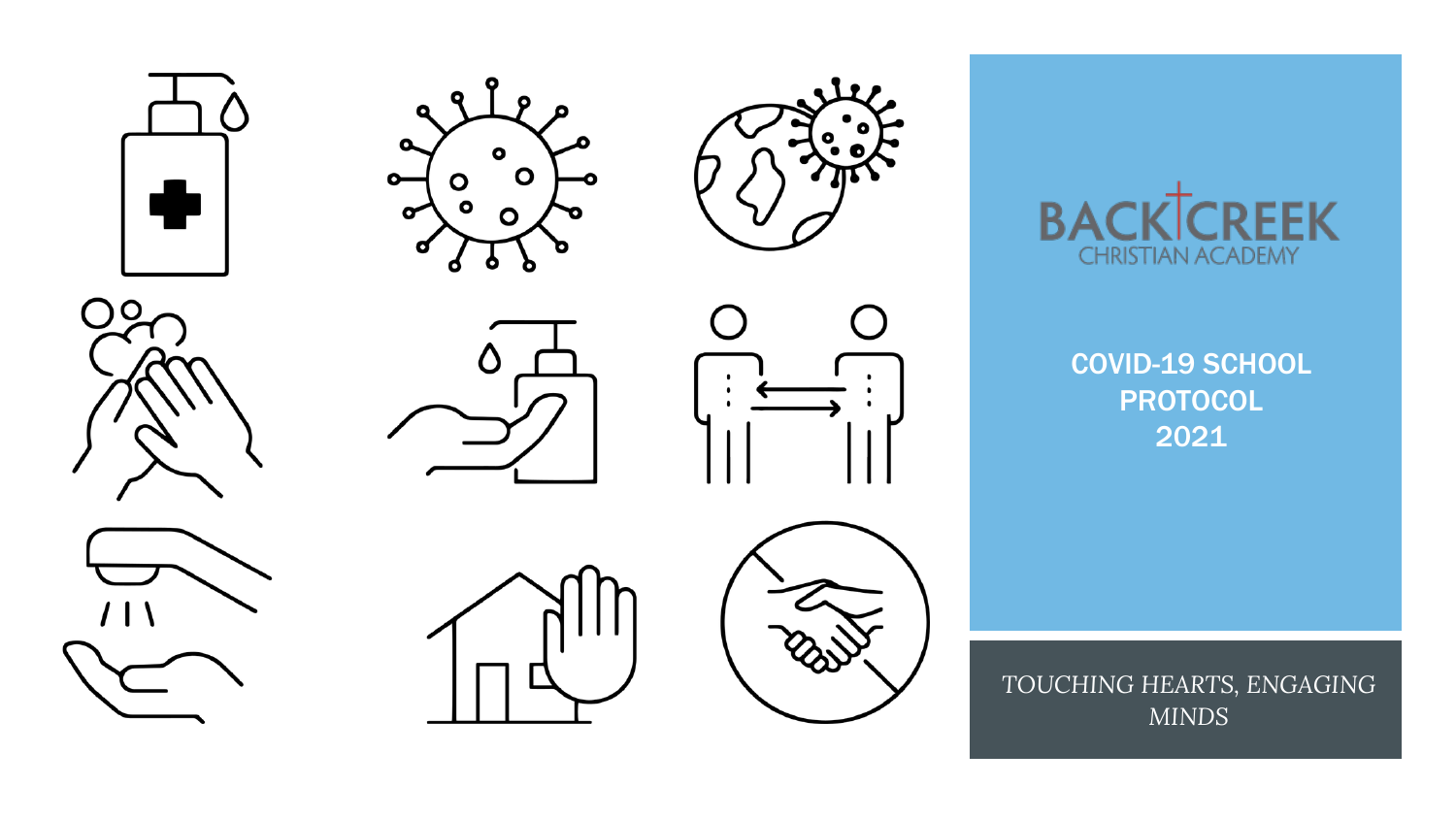### 2021

As our world continues to navigate the COVID-19 pandemic, BCCA remains committed to providing inperson learning for our school community to the extent possible.

One of our Core Values is inquiry and practice that cultivate habits of informed thinking. Evidence and knowledge are not opposed to faith, but part of faith, as God has created us with the capacity for reason and understanding. With our faith firmly rooted in God's sovereignty, we remain committed to working cooperatively with the Mecklenburg County Health Department and following the guidance of appropriate health authorities.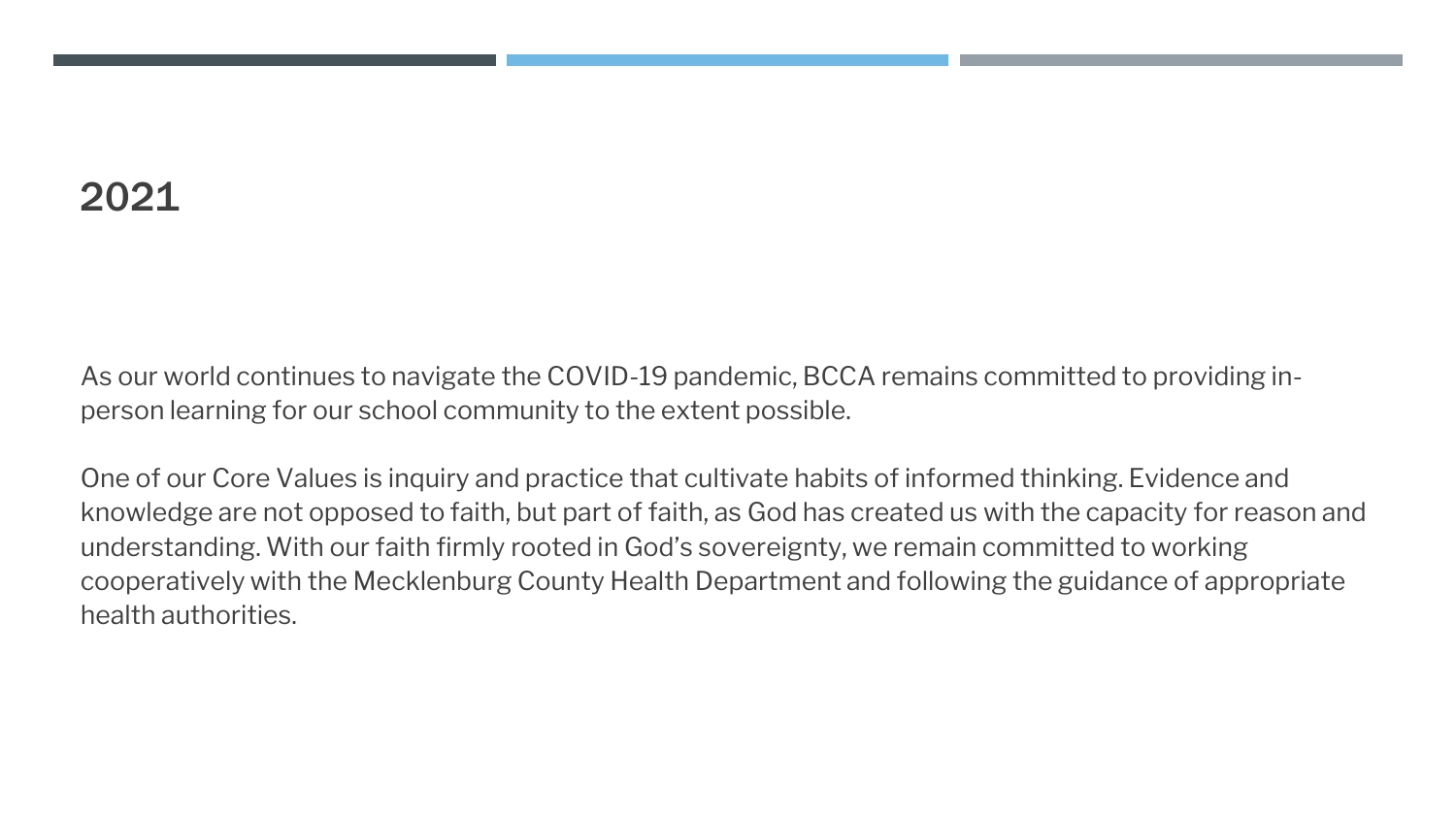#### MASKS



- We will begin the year with masks highly recommended, but optional except in multi-grade cohorts.
- **Administration will implement a mask requirement if necessary, either due to active case and exposure numbers or the mandate of health authorities.**
- All students are required to have a mask available at school.

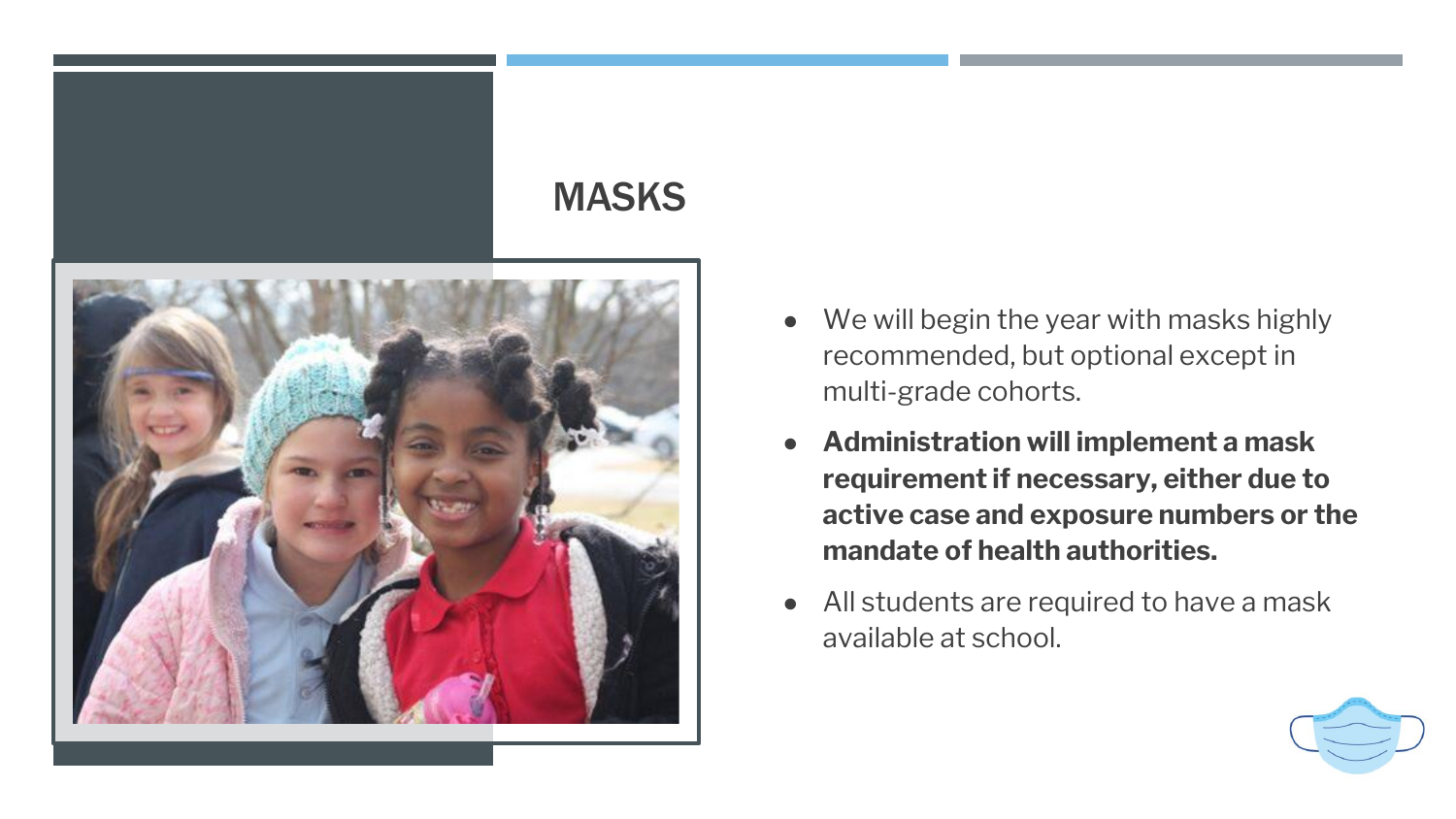

## HEALTH CHECK

- Parents should monitor their students for symptoms daily before arriving at school. If your student exhibits any symptoms, stay home, notify the school, and consult with your healthcare provider.
- A student exhibiting any potential symptom of COVID-19 will be removed from the classroom immediately and sent home.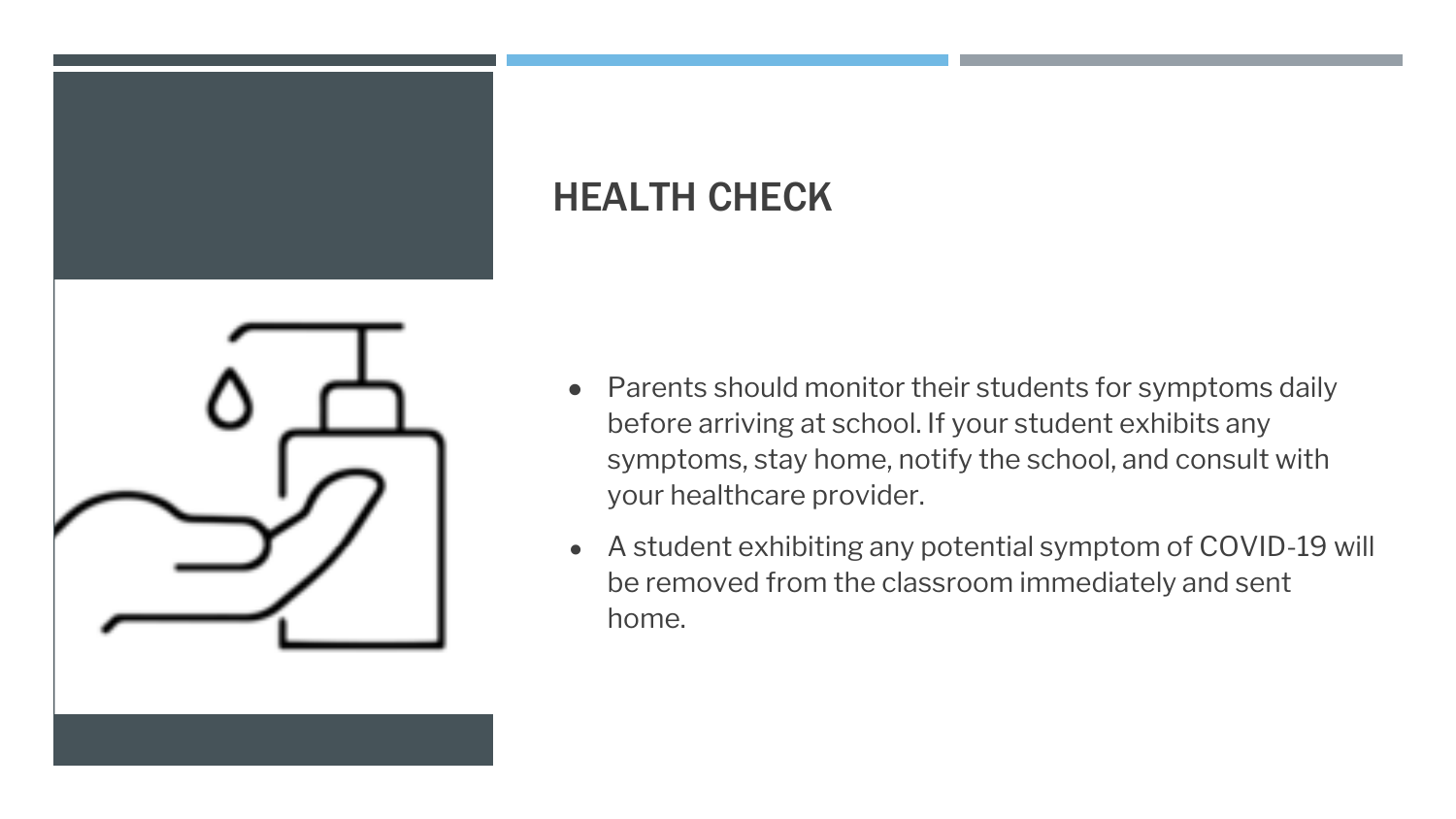# THE SCHOOL DAY

- Classrooms are arranged to accommodate appropriate distancing where possible.
- ◼ Plexiglas dividers are available for workspaces with closer proximity.
- Students are encouraged to wear masks when working in small groups and required to wear masks when in multi-grade cohorts.
- Signs and other markings around campus will be placed to encourage physical distancing.
- Frequent hand sanitizing and washing will be directed throughout the day and upon entering classrooms.
- ◼ **Masking requirements may change as necessary.**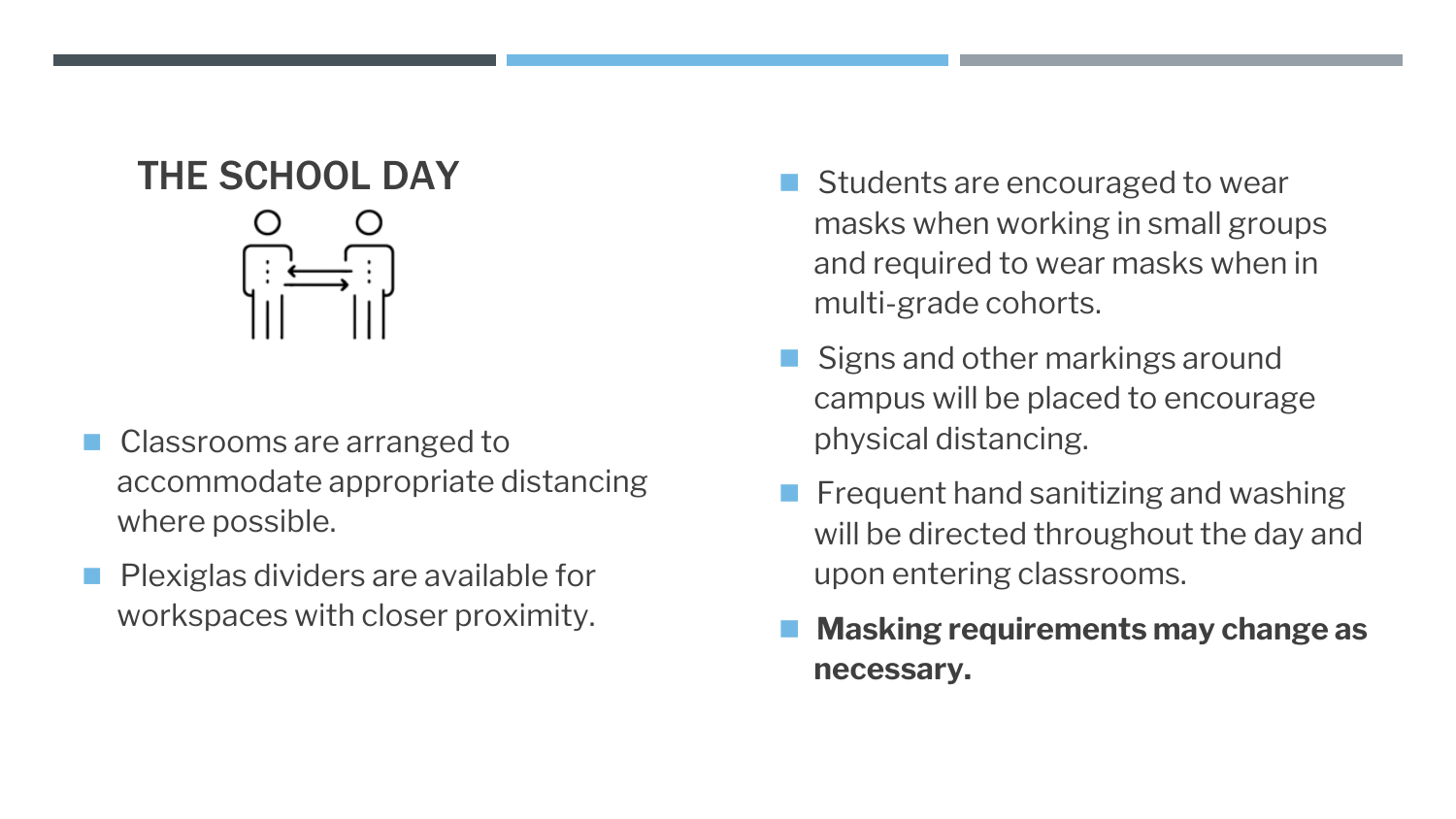Teachers will wear masks or appropriate face coverings when working with children one-on-one or in small groups (or at all times if necessary).



- Multi-grade cohorts are established for chapel, lunch, and recess.
- Lunch, recess, and PE will continue outside when possible.

# THE SCHOOL DAY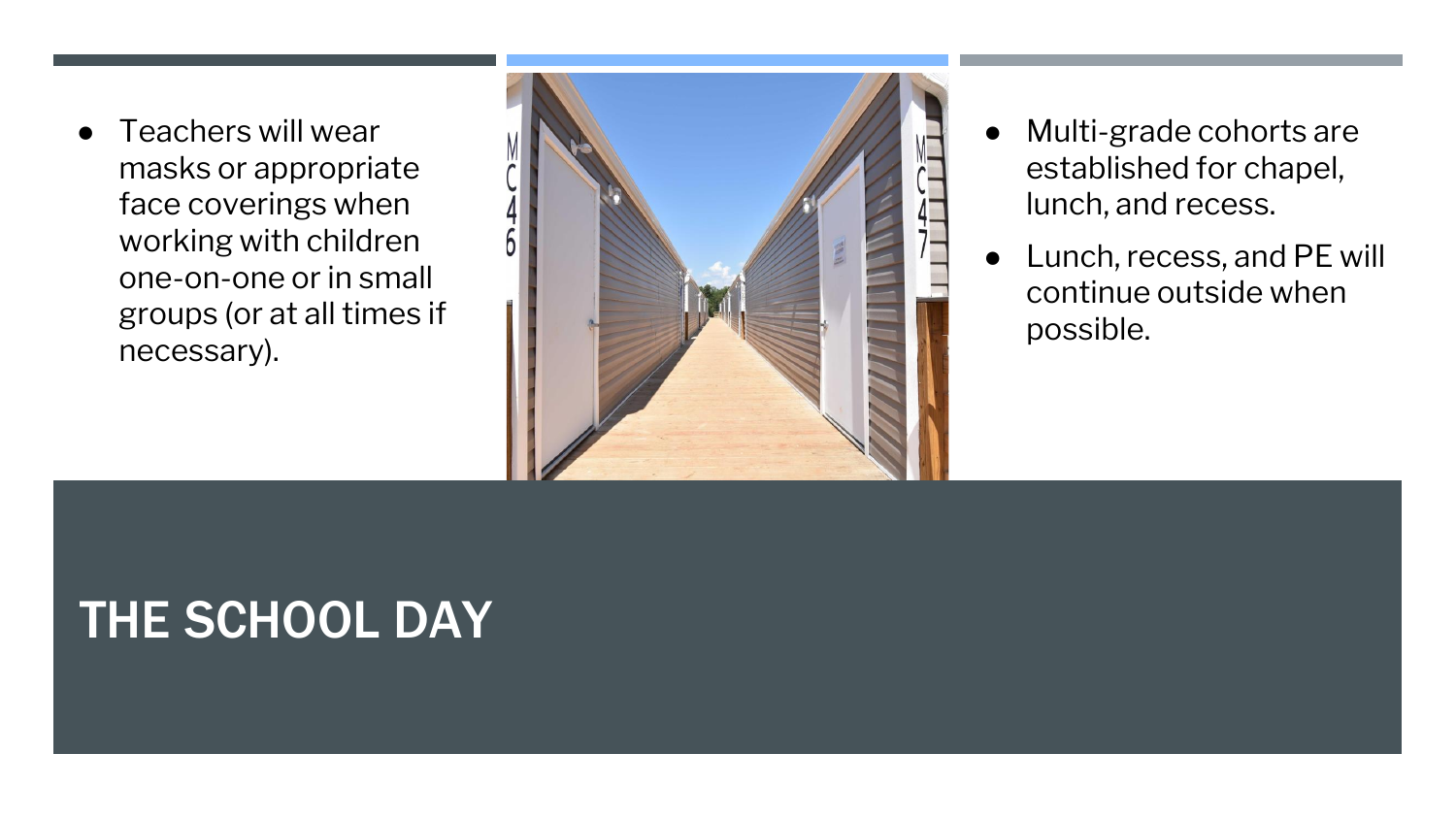#### CAMPUS VISITORS

**All visitors, including parents, are to call the main office from their vehicles upon arrival and receive instruction from office personnel.**

- If permitted to enter campus, visitors will follow all safety guidelines.
- Visitors are not permitted to enter classrooms unless specifically arranged by administration.
- Parents who need to meet with teachers are strongly encouraged to do so by video 704-549-4101 conferencing.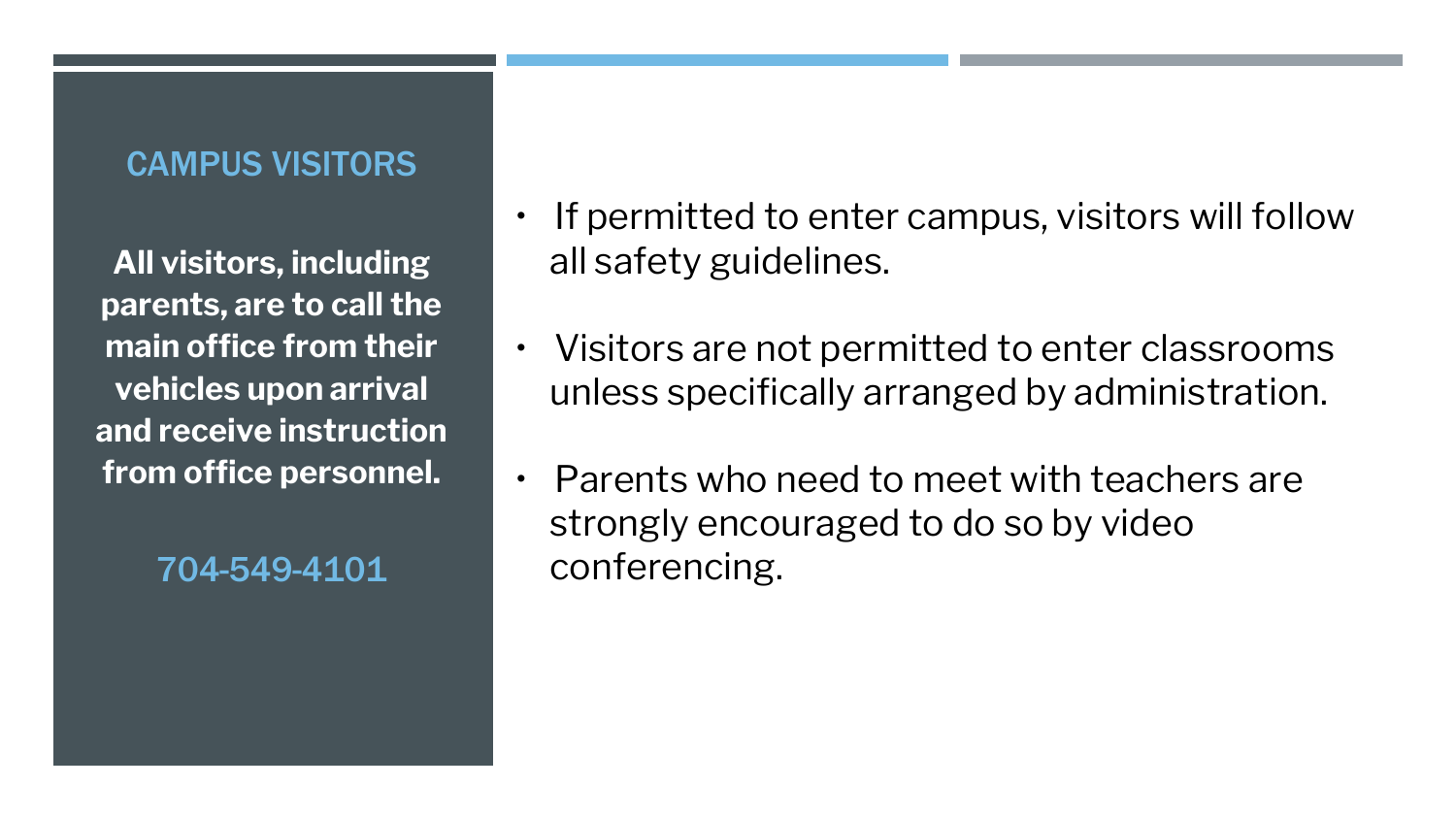# **COVID-19 Response**



- Parent(s) of students, and any staff member(s), are required to notify school administration if they:
	- Exhibit signs or symptoms of COVID-19;
	- Have been exposed to someone who tested positive for COVID-19;
	- Have a pending SARS-CoV-2 test;
	- Live with someone with a pending SARS-CoV-2 test; The student or staff member must self-quarantine until cleared for return by his or her healthcare provider.
- In all cases of exposure, BCCA will follow the guidance of Mecklenburg County Health Department (MCHD). Relevant communication will be in accordance with MCHD recommendations.
- Anyone exhibiting signs or symptoms of COVID-19 while on campus will be moved to a dedicated space and the student's parents notified to immediately pick up the child. Symptomatic staff members will likewise be required to return home.
	- Such individuals may return to campus once cleared by his or her healthcare provider.